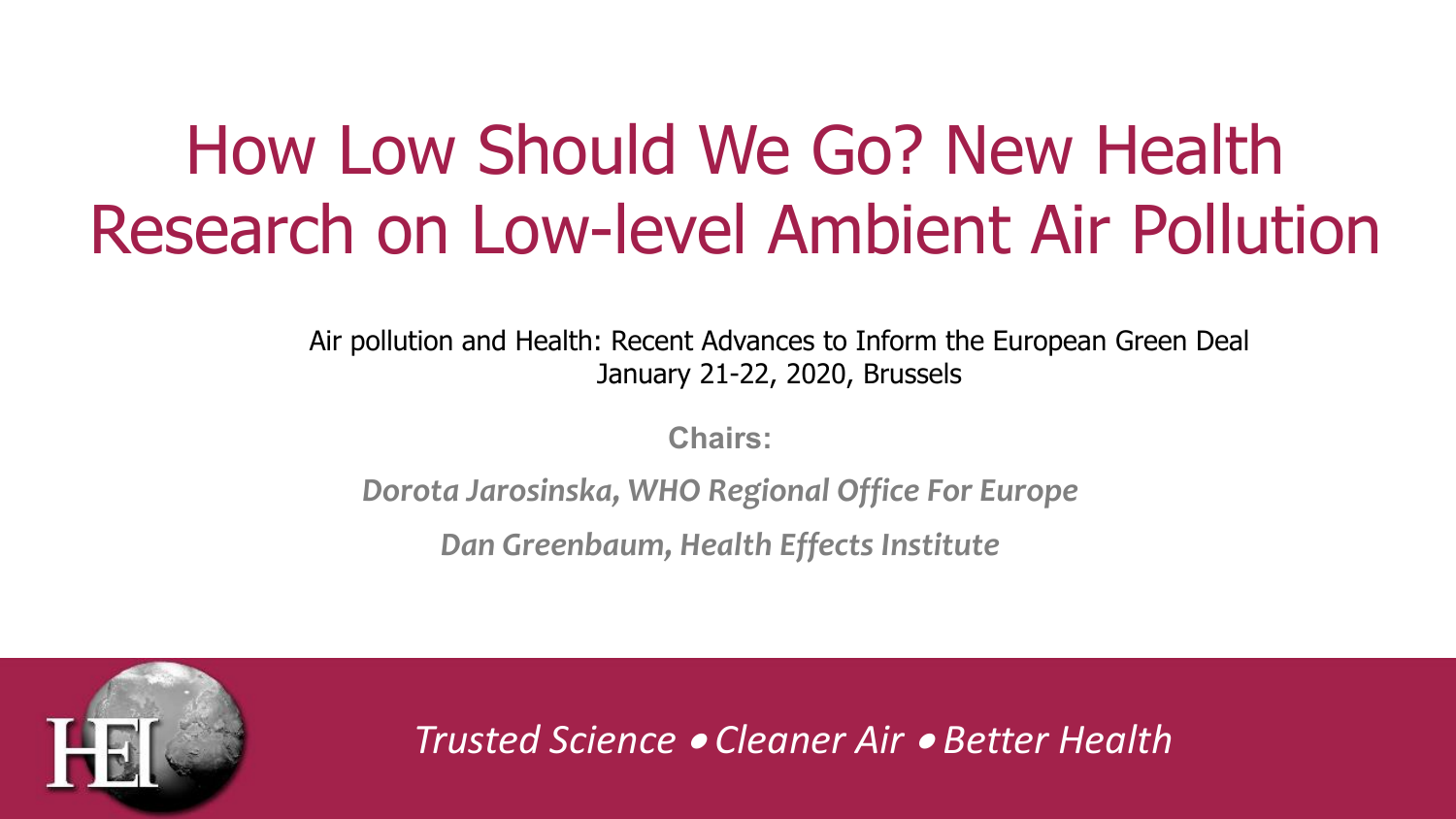## Why Study the Health Effects of Low Levels of Ambient Air Pollution?

Levels of ambient air pollution have decreased over time in North America and Europe.

New epidemiologic studies reported associations of air pollution with health effects at levels below current air quality standards.

Yet, uncertainty within these studies and especially about the exposure response function at the low end of the exposure curve.

This information is critical for use in risk assessment and regulation.

- *How low should standards/limit values be set?*
- *Can benefits of regulation be estimated to the lowest levels?*

Shape of the concentration–response function for mortality associated with fine particulate matter in a Canadian Cohort. (Courtesy R. Burnett)

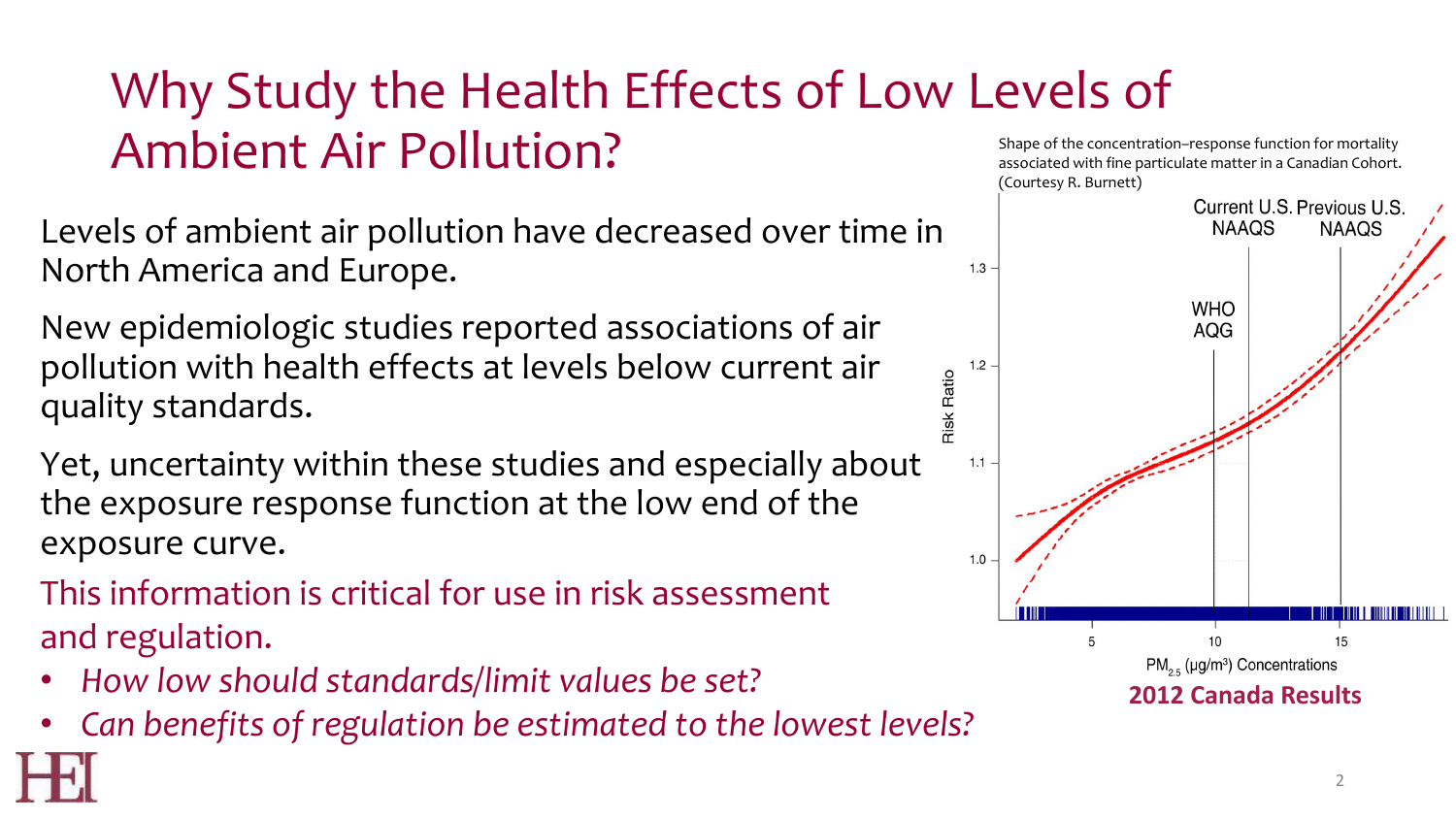#### *Growing Number of Studies in Europe and North America – Need for Enhanced Analysis*

#### Air Pollution and Mortality in Seven Million Adults: The Dutch Environmental Longitudinal Study (DUELS)

Paul H. Fischer,<sup>1</sup> Marten Marra,<sup>1</sup> Caroline B. Ameling,<sup>1</sup> Gerard Hoek,<sup>2</sup> Rob Beelen,<sup>1,2</sup> Kees de Hoogh,<sup>3,4,5</sup> Oscar Breugelmans,<sup>1</sup> Hanneke Kruize,<sup>1</sup> Nicole A.H. Janssen,<sup>1</sup> and Danny Houthuijs<sup>1</sup> Environmental Health Perspectives · volume 123 Numers 7 July 2015

#### The NEW ENGLAND JOURNAL of MEDICINE

Low-Concentration PM<sub>2</sub> **UNE 29, 2017** VOL. 376 NO. 26 **Effects in a Population-B** Liuhua Shi,<sup>1</sup> Antonella Zanobetti,<sup>1</sup> I **Current Environmental Health Reports** Joel D. Schwartz1 https://doi.org/10.1007/s40572-019-00235-7 lity in the Medicare Population VOLUME 124 | NUMBER 1 | Jan AIR POLLUTION AND HEALTH (SADAR AND B HOFFMANN, SECTION EDITORS) nobetti, Ph.D., Yun Wang, Ph.D., Petros Koutrakis, Ph.D., All-cause mortality and long-t 1 Dominici, Ph.D., and Joel D. Schwartz, Ph.D. Check for updates Low Levels of Air Pollution and Health: Effect Estimates, '45 and up study' cohort, Sydi tality in New Zealand: **Methodological Challenges, and Future Directions** Ivan C. Hanigan<sup>a, b, c, \*</sup>, Margaret I. Rolf Christine T. Cowie<sup>a, e, f</sup>, Jane Heyworth Georgia Papadogeorgou<sup>1</sup> - Marianthi-Anna Kioumourtzoglou<sup>2</sup> - Danielle Braun<sup>3</sup> - Antonella Zanobetti<sup>4</sup> Adrian Bauman<sup>k</sup>, Bin Jalaludin<sup>a, I, m</sup>, G lir Woodward<sup>3</sup> C Springer Nature Switzerland AG 2019 **Environment Interna** 3:468-473. doi:10.1136/jech.2010.112490 Abstract www.thelancet.com Published online December 9, 2013 http://dx.doi.org/10.1016/5 **Purpose of Review** Fine particle ( $PM_2$ <sub>5</sub>) levels have been decreasing in the USA over the past decades. Our goal was to assess the current literature to characterize the association between  $PM<sub>2.5</sub>$  and adverse health at low exposure levels. Effects of long-term exposure to Recent Findings We reviewed 26 papers that examined the association between short- and long-term exposure to  $PM_{2.5}$  and cardio-respiratory morbidity and mortality. There is evidence suggesting that these associations are stronger at lower levels. natural-cause mortality: an ana However, there are certain methodological and interpretational limitations specific to studies of low  $PM_{2.5}$  levels, and further ssociations with Mortality methodological development is warranted. within the multicentre ESCAPE Summary There is strong agreement across studies that air pollution effects on adverse health are still observable at low ensus Health and Environment concentrations, even well below current US standards. These findings suggest that US standards need to be reevaluated, given that further improving air quality has the potential of benefiting public health. Aaron van Donkelaar,<sup>6</sup> Randall V. Martin,<sup>6</sup> Pope III,<sup>11</sup> Michael Brauer,<sup>12</sup> Robert D. Brook,<sup>13</sup>

Alain Robichaud," Richard Menard," and Richard T. Burnett'

VOLUME 1231 NUMBER 111 November 2015 · Environmental Health Perspectives

Associations between fine particulate matter and mortality in the 2001 Canadian Census Health and Environment Cohort

Lauren L. Pinault<sup>a,\*</sup>, Scott Weichenthal<sup>b,c</sup>, Daniel L. Crouse<sup>d</sup>, Michael Brauer<sup>e</sup>, Anders Erickson<sup>e</sup>, Aaron van Donkelaar<sup>f</sup>, Randall V. Martin<sup>f,g</sup>, Perry Hystad<sup>h</sup>, Hong Chen<sup>i,j</sup>, Philippe Finès<sup>a</sup>, Jeffrey R. Brook<sup>k</sup>, Michael Tjepkema<sup>a</sup>, Richard T. Burnett<sup>1</sup> Environmental Research 159 (2017) 406-415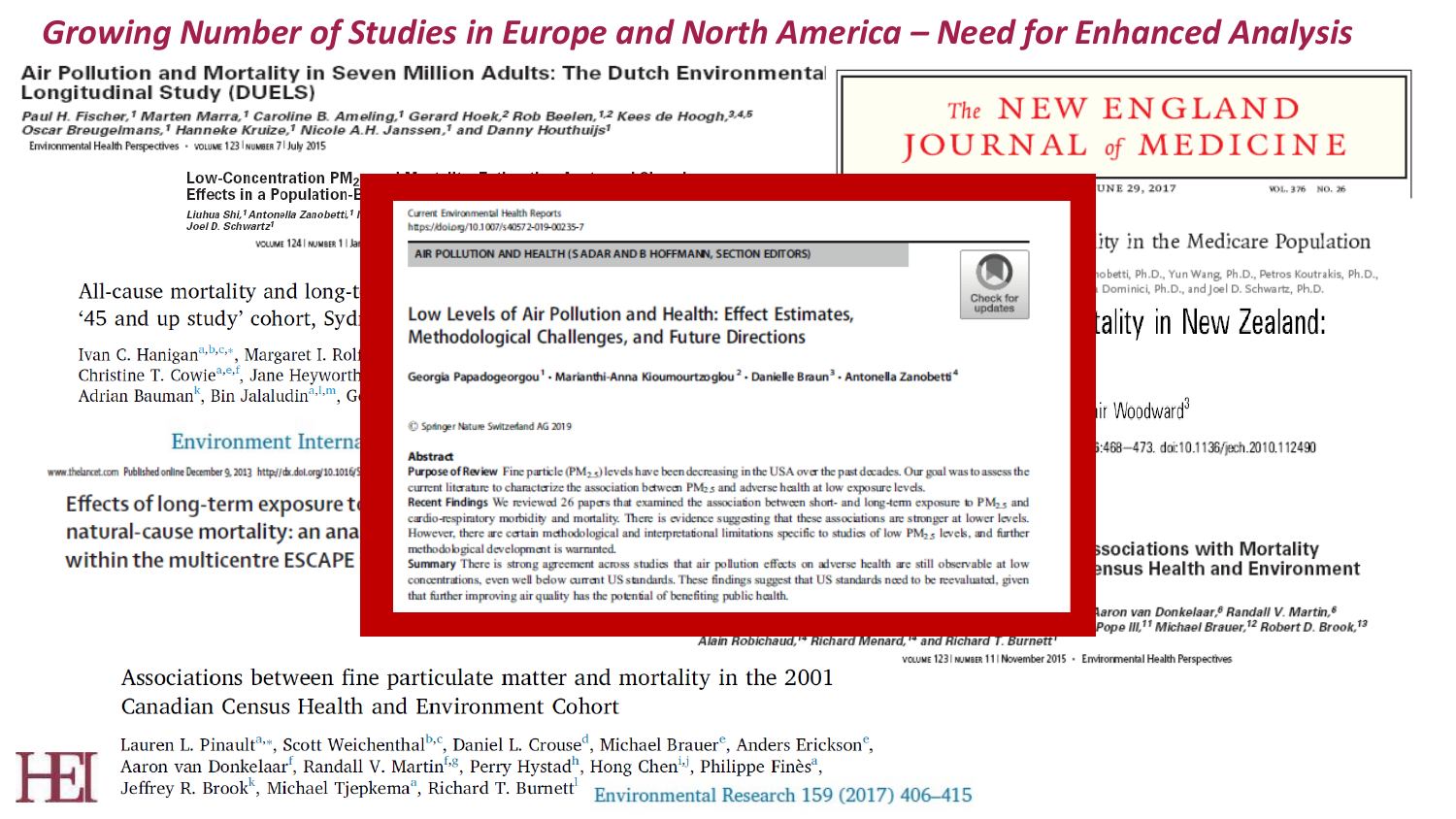### Advantages

Greater statistical power

More representative of the general population

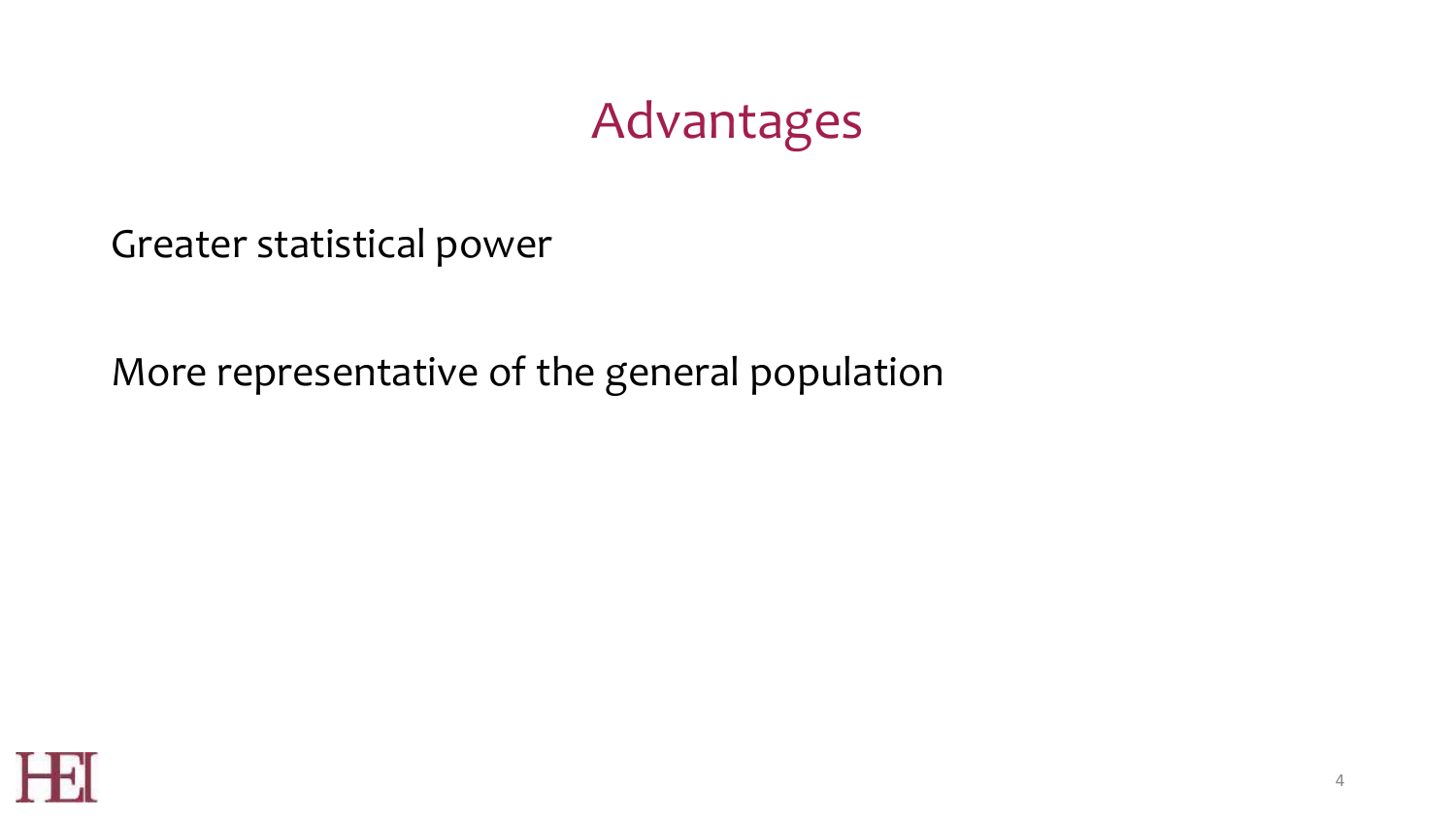### Challenges

Exposure assessment

### Often individual-level information is limited

#### Harmonization of methods across cohorts can be difficult

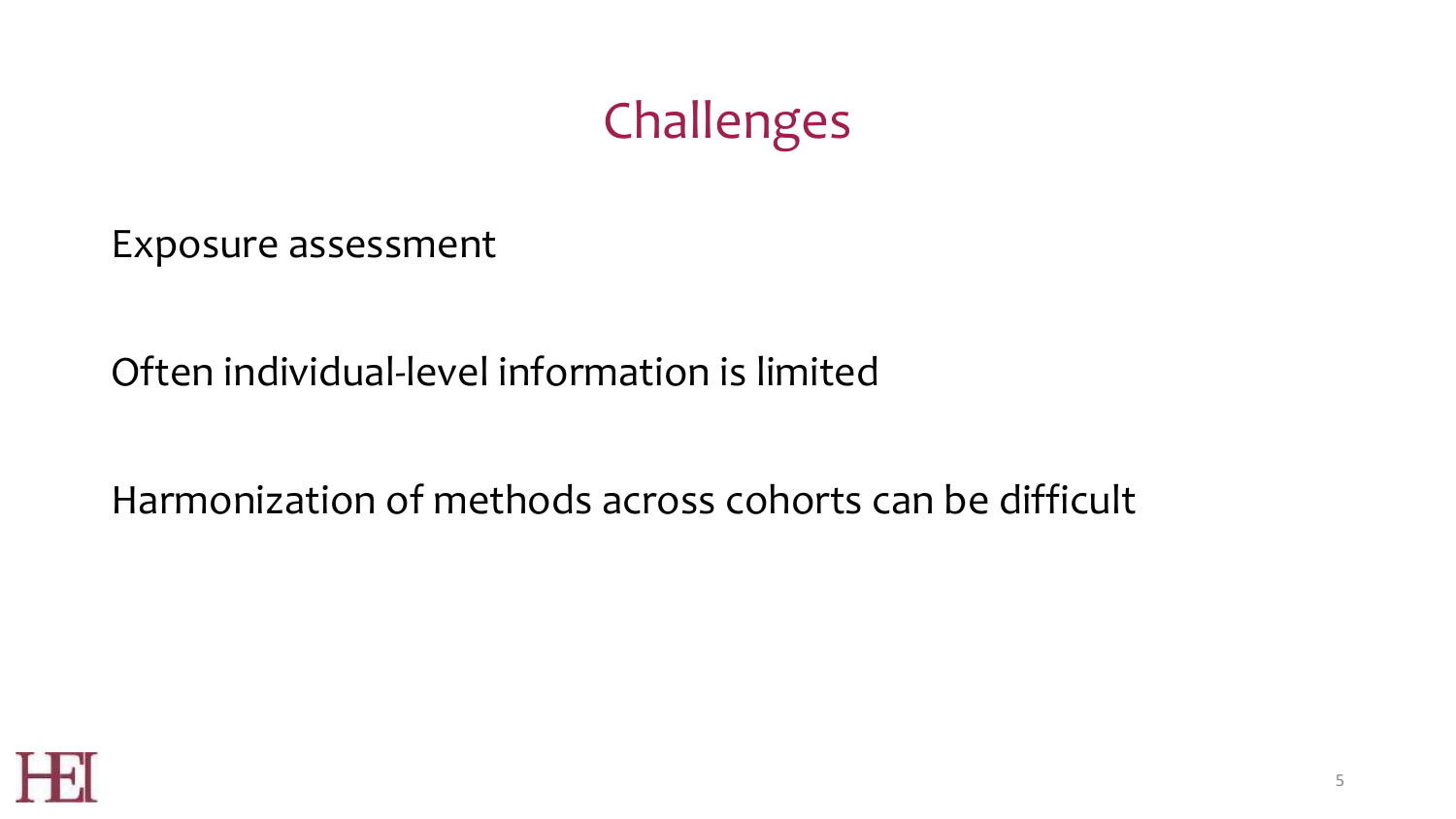## RFA Objectives



**Fund studies to assess health effects of long-term exposure to low levels of ambient air pollution**, including all-cause and cause-specific mortality and morbidity endpoints. Studies should analyze and evaluate **exposure-response function(s) for PM**<sub>2.5</sub> and other pollutants at levels currently prevalent in North America, Western Europe, and other high-income regions and may also address related questions about health effects at low levels of ambient air pollution.

**Develop statistical and other methodology** required for, and specifically suited to, conducting such research including, but not limited to, evaluation and correction of exposure measurement error.

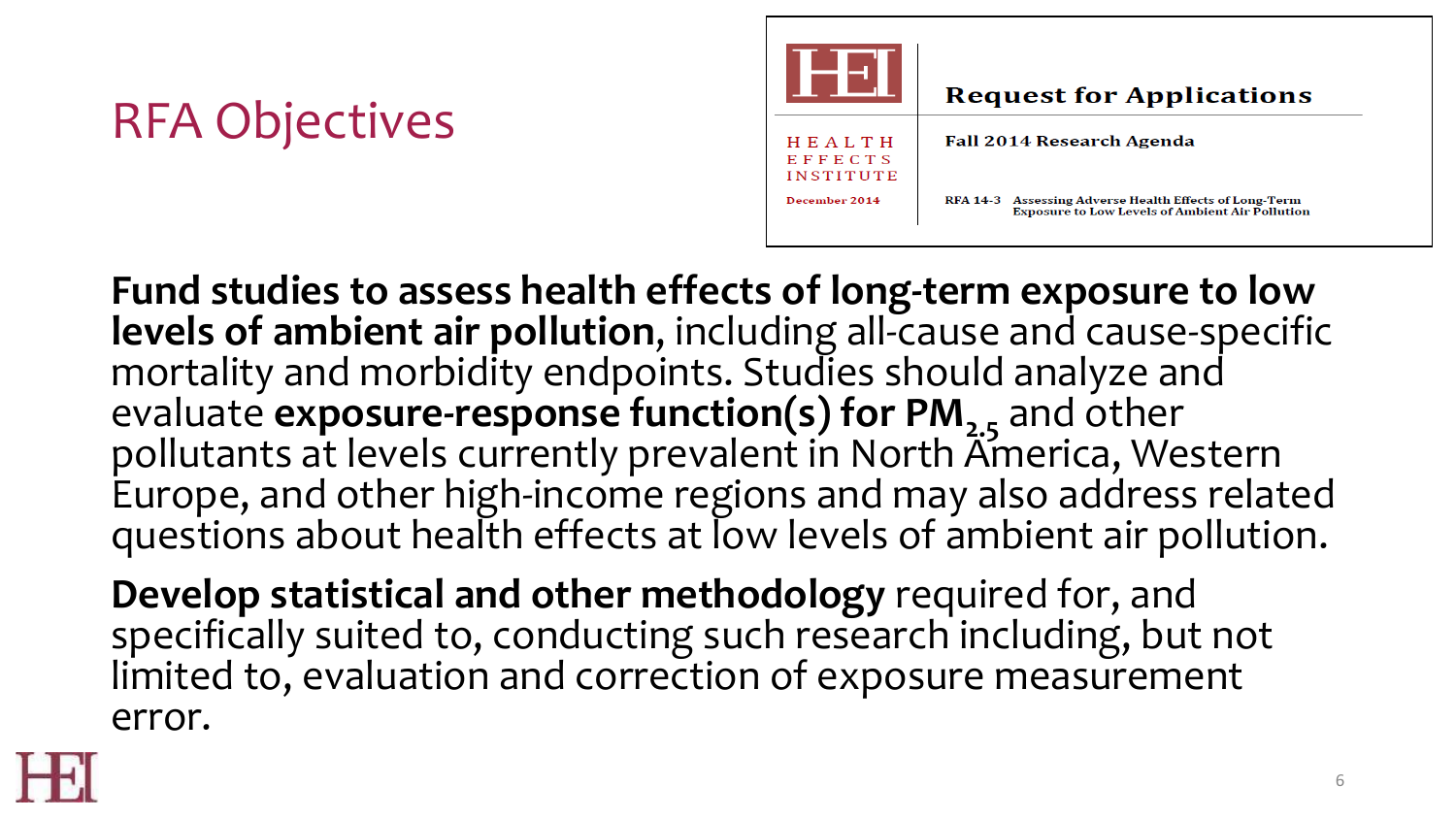Estimating the Effects of Exposure to Low Levels of Air Pollution

Three HEI studies, with key features:

- Populations with millions in the US, Canada, and Europe; administrative and traditional cohorts
- Satellite data and ground level exposure measurements; high quality exposure assessment models at high spatial resolutions
- Development and application of novel statistical methods

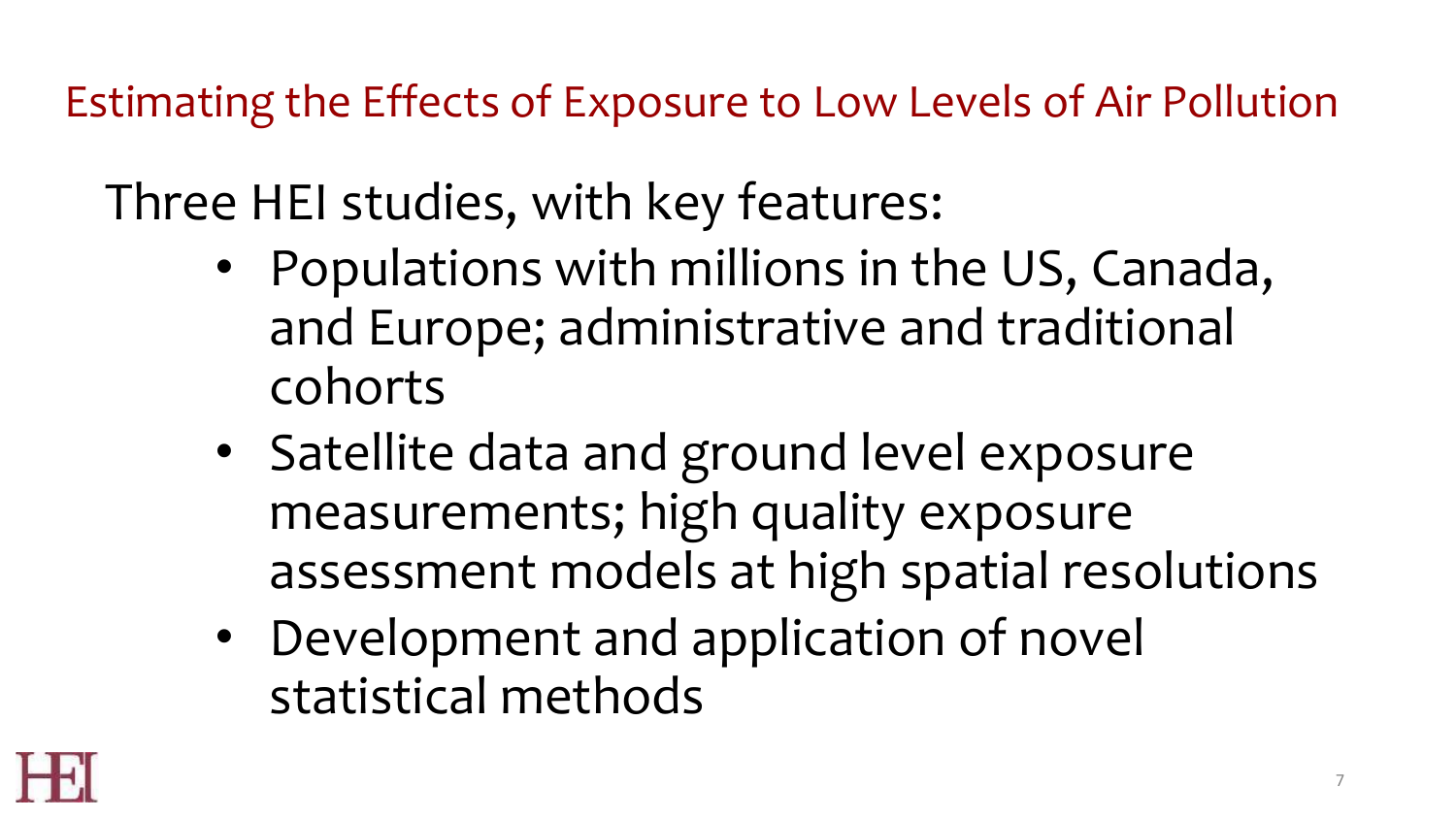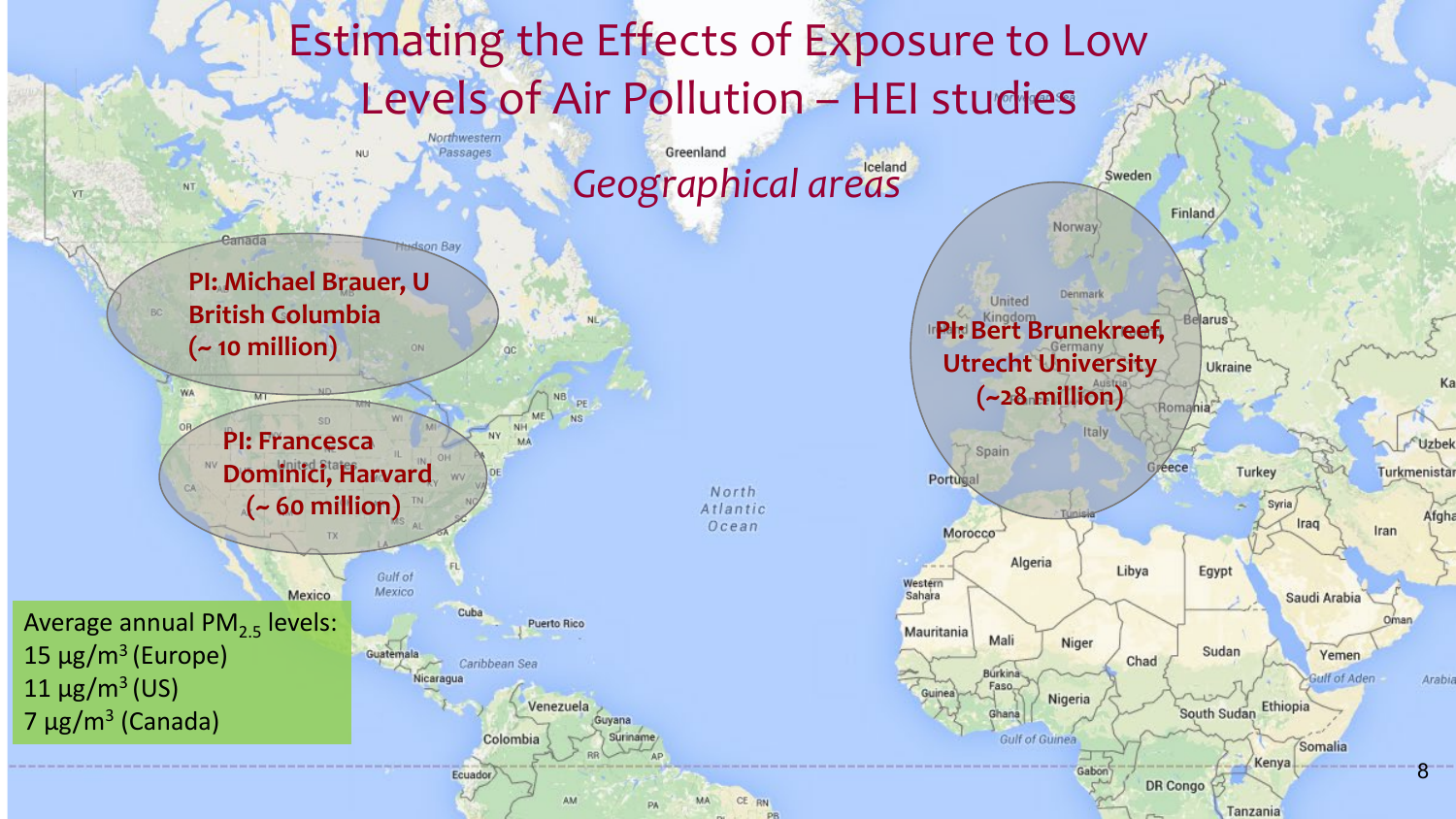#### **Michael Brauer**

Jeff Brook (University of Toronto) Rick Burnett (Health Canada) Dan Crouse (University of New Brunswick) Anders Erickson (University of British Columbia) Perry Hystad (Oregon State University) Randall Martin, Aaron van Donkelaar (Dalhousie University) Mike Tjepkema (Statistics Canada) Scott Weichenthall (McGill University)





#### **Bert Brunekreef**

Richard Atkinson (University of London, UK) Marie-Christine Boutron-Ruault (French Institute of Health and Medical Research (INSERM)) Kees de Hoogh, Danielle Vienneau (Swiss Tropical and Public Health Institute (TPH)) Francesco Forastiere (King's College London) John Gulliver (Imperial College, UK) Ole Hertel (University of Aarhus, Denmark) Gerard Hoek, Maciej Strak (Utrecht University, Netherlands) Barbara Hoffmann (University of Düsseldorf, Germany) Nicole Janssen (National Institute of Public Health and the Environment (RIVM) Klea Katsouyanni (University of Athens, Greece) Goran Pershagen (Karolinska Institute, Sweden) Annette Peters (Helmholtz Zentrum, Germany) Ole Raaschou-Nielsen (Danish Cancer Society) Per Schwarze (Norwegian Institute of Public Health (NIPH)) Gudrun Weinmayr (University of Ulm, Germany)

Teams

#### **Francesca Dominici**

Joey Antonelli

Danielle Braun

Christine Choirat

Brent Coull

Qian Di

Marianthi Kioumourtzglou

Petros Koutrakis

Rachel Nethery

Ben Sabbath

Joel Schwartz Richard Yun Wang Thomas Ander Wilson Xiao Wu

Antonella Zanobetti

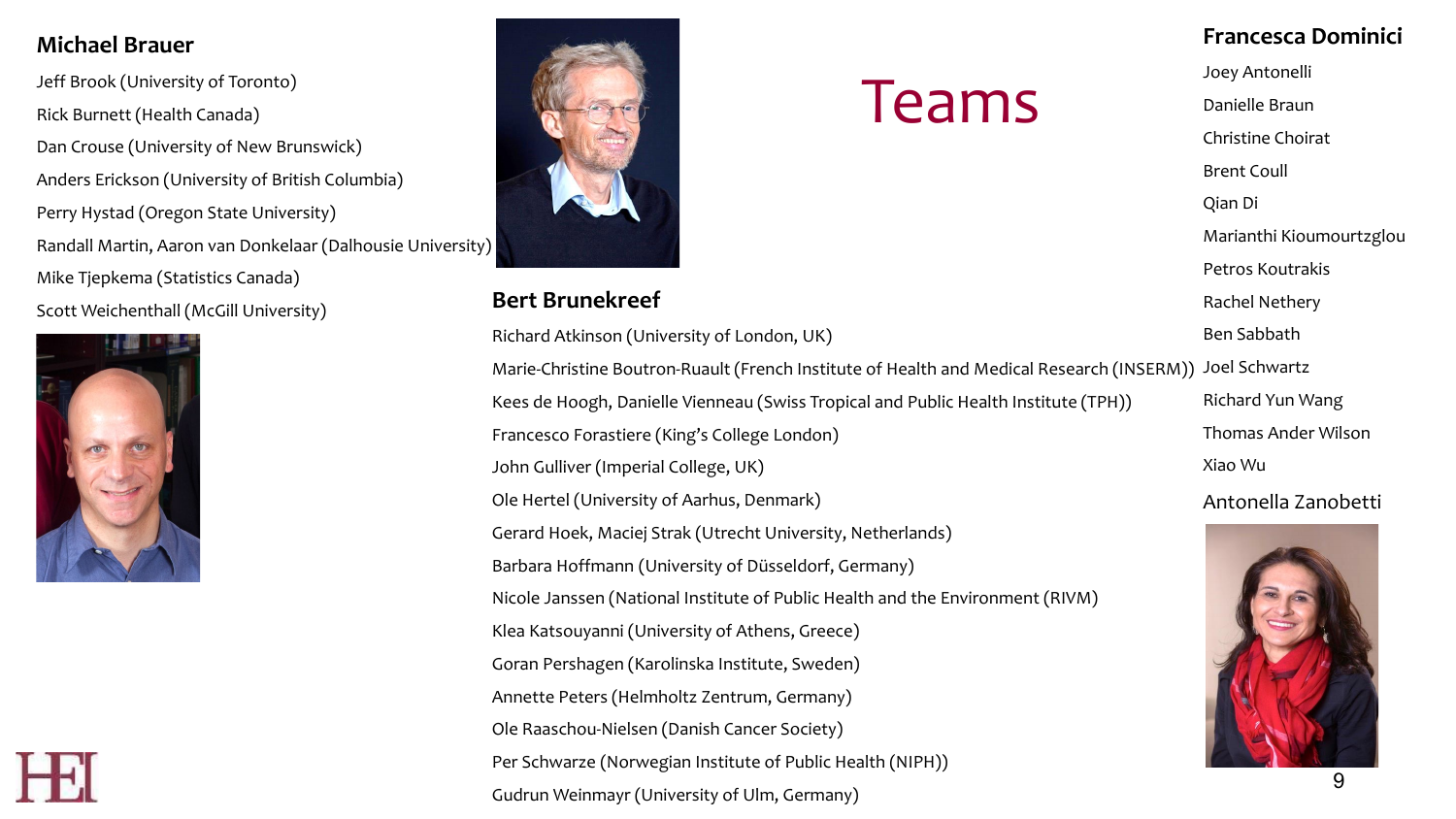# Ensuring the Highest Quality from the Studies

- Detailed and continuing HEI oversight
	- -Oversight Committee:

Progress reports every 5 months

- Annual, detailed renewal requests
- Webinars and annual meeting

-QA/QC audits

• HEI Intensive Review of First Reports

-Requested Phase 1 reports, summarizing results to-date

-Formed special Review Panel, with Sverre Vedal (chair, University of Washington) plus six additional experts in epidemiology, exposure assessment and biostatistics -Reports and Panel commentary are published in **November 2019**, with aim to inform NAAQS, WHO, Limit Values process [www.healtheffects.org](http://www.healtheffects.org/)

• Final reports – after review, to be published with commentaries during **2021- <sup>2022</sup>**

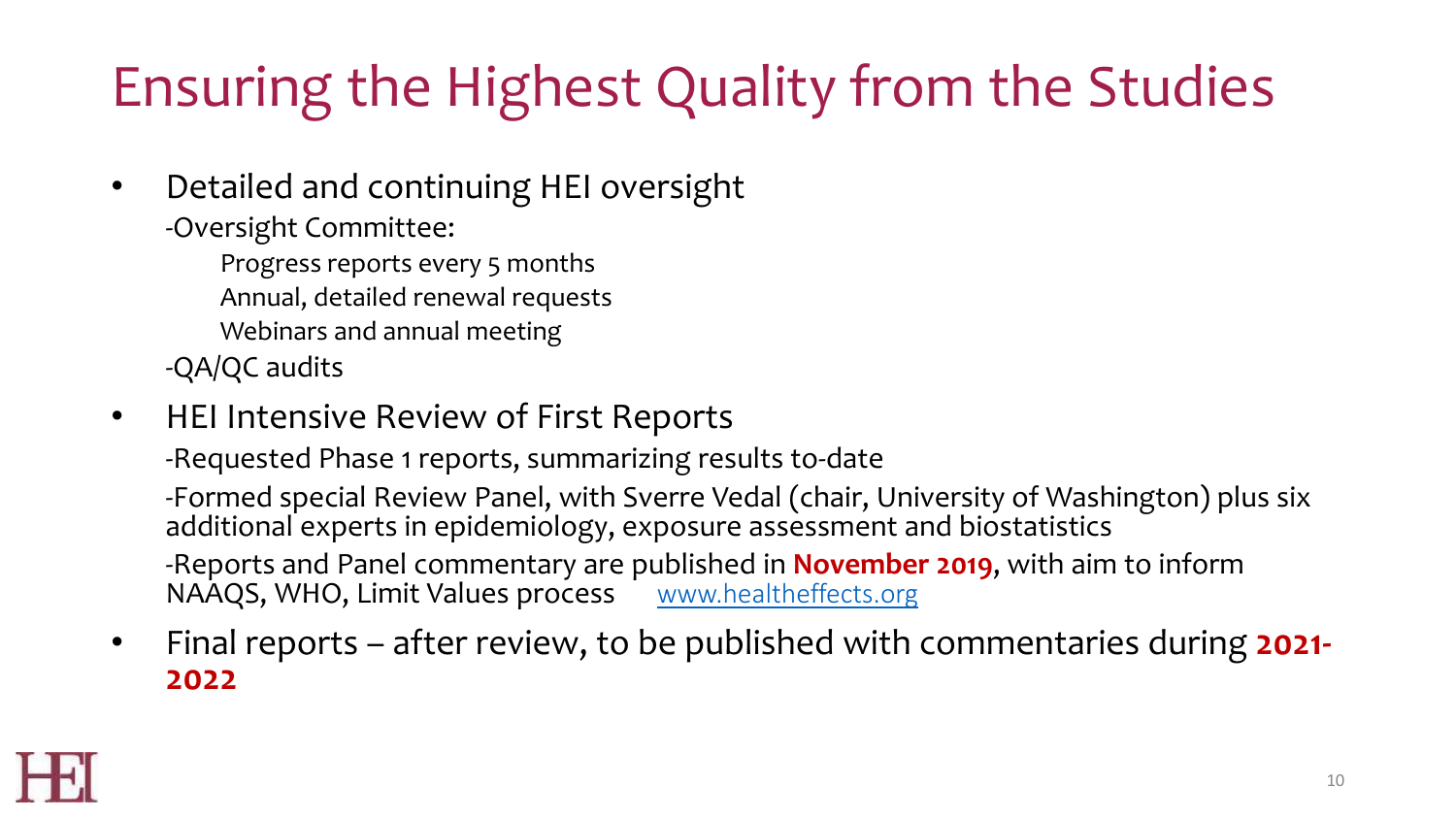### Aim of this session

To present results of three studies investigating the health effects of low-level exposure in very large populations in the United States, Canada, and Europe, address their strengths and weaknesses, and discuss potential implications for future risk assessment and regulation.

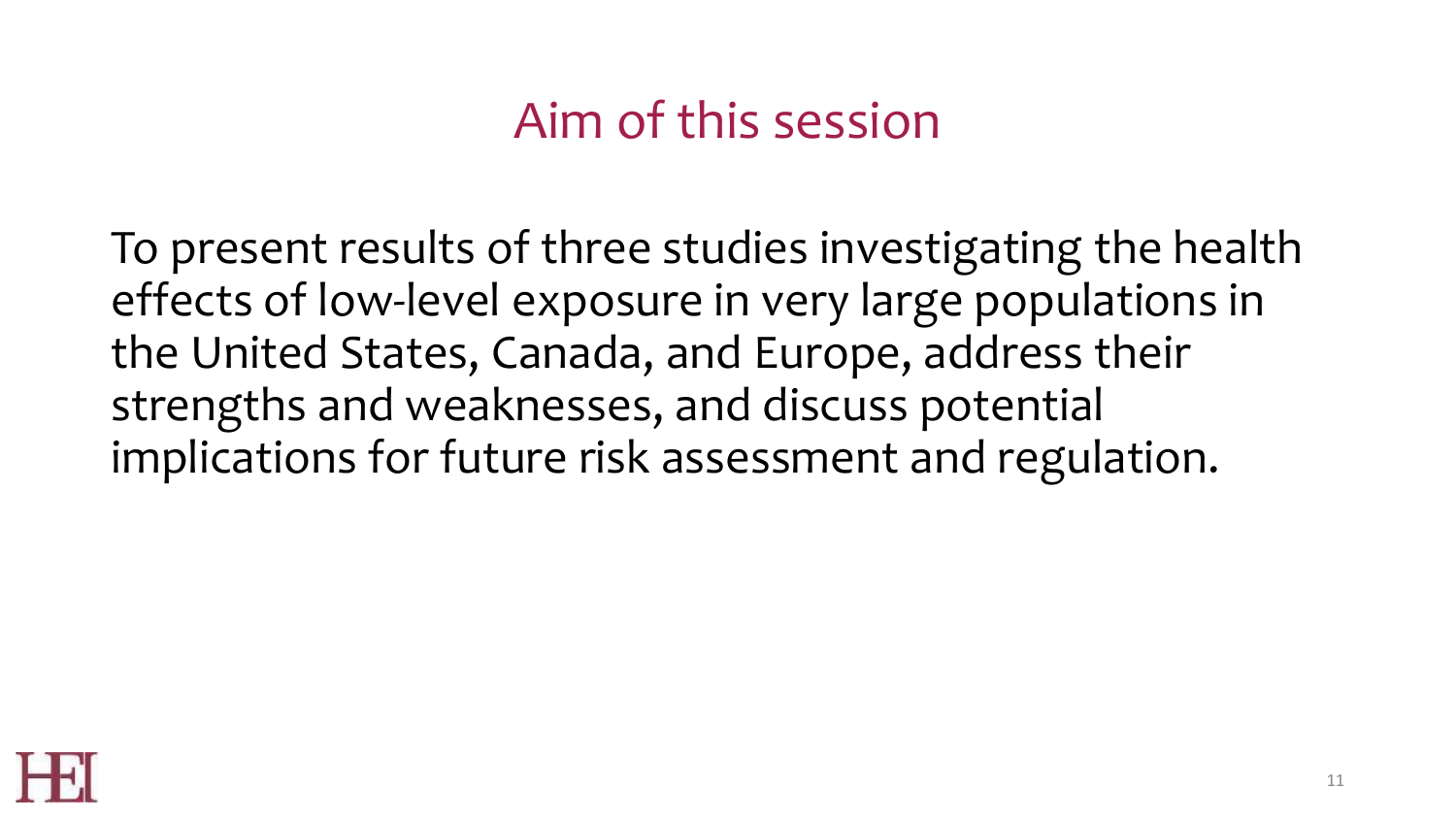## **Speakers**

- Gerard Hoek, Utrecht University Evidence from Europe - Effects of low-level air pollution: A study in Europe (ELAPSE)
- Michael Brauer, The University of British Columbia Evidence from Canada - Mortality-air pollution associations in low exposure environments (MAPLE)
- Marianthi-Anna Kioumourtzoglou, Columbia University Evidence from the US - Air pollution and mortality in the Medicare population